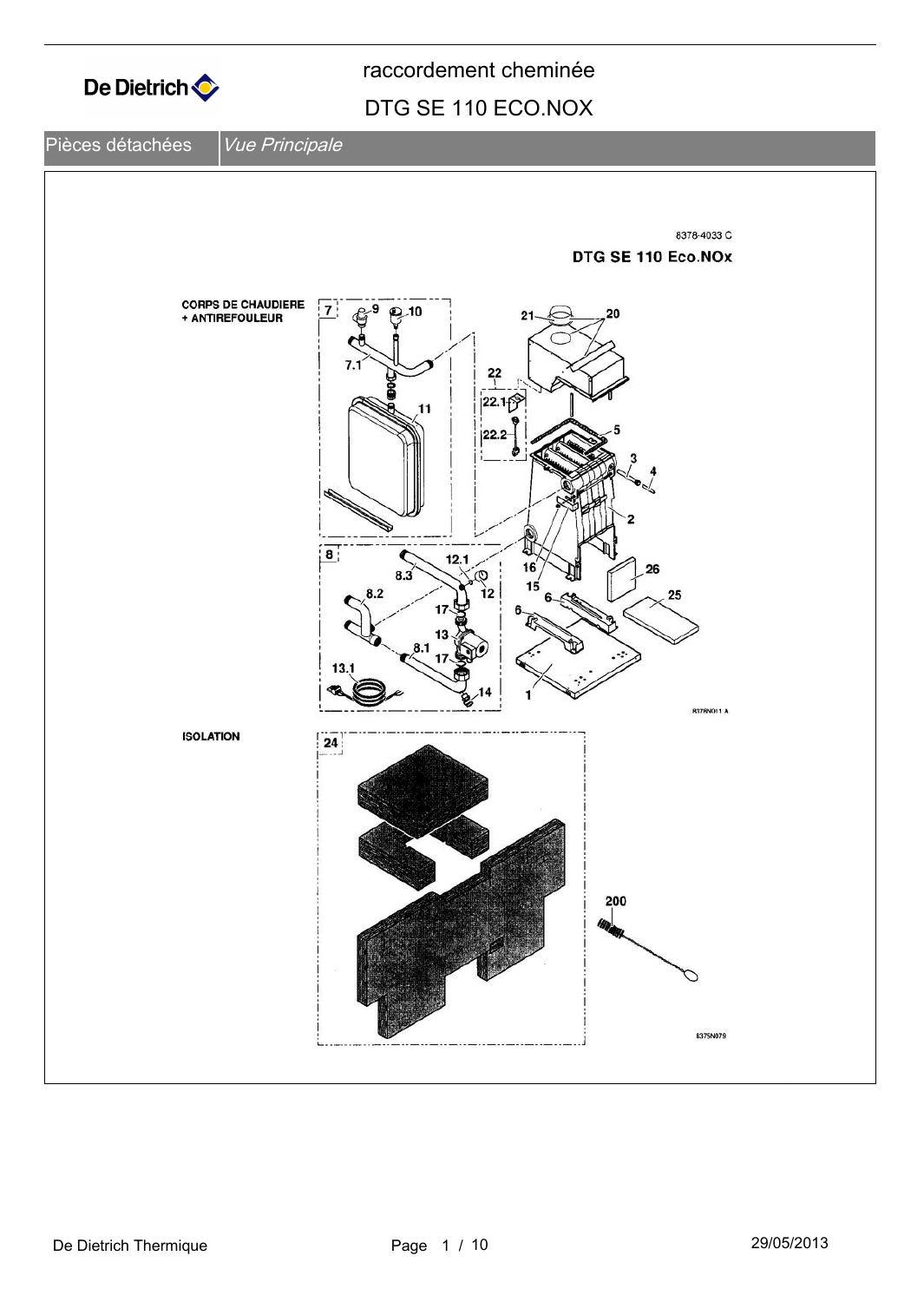

| Réf.           | Référence | Description                           | Qté          | <b>Tarif</b>      | Remarques |
|----------------|-----------|---------------------------------------|--------------|-------------------|-----------|
| 1              | 83788911  | SOCLE COMPLET 3EL                     | 1            | Nous consulter    |           |
| $\mathbf{1}$   | 83788914  | SOCLE COMPLET 6EL                     | $\mathbf{1}$ | Nous consulter    |           |
| 1              | 83788913  | SOCLE COMPLET 5EL                     | 1            | Nous consulter    |           |
| $\mathbf{1}$   | 83788915  | SOCLE COMPLET 7EL                     | $\mathbf{1}$ | Nous consulter    |           |
| $\mathbf{1}$   | 83788912  | SOCLE COMPLET 4EL                     | $\mathbf{1}$ | Nous consulter    |           |
| $\overline{2}$ | 83758915  | <b>CORPS CHAUDIERE ASS.3EL</b>        | $\mathbf{1}$ | 522,00 €          |           |
| 2              | 83758916  | <b>CORPS CHAUDIERE ASS, 4EL</b>       | $\mathbf{1}$ | 767,00 €          |           |
| $\overline{2}$ | 83758917  | <b>CORPS CHAUDIERE ASS, 5EL</b>       | $\mathbf{1}$ | 928,00 $\epsilon$ |           |
| 2              | 83758918  | <b>CORPS CHAUDIERE ASS. 6EL</b>       | 1            | 1072,00 €         |           |
| $\overline{2}$ | 83758919  | <b>CORPS CHAUDIERE ASS. 7EL</b>       | $\mathbf{1}$ | 1213,00 €         |           |
| 3              | 95365611  | DOIGT DE GANT 1/2"-LG160              | $\mathbf{1}$ | 14,60 €           |           |
| $\overline{4}$ | 95365613  | SEPARATEUR DE DOIGT DE GANT           | $\mathbf{1}$ | 2,50€             |           |
| 5              | 95046128  | JOINT VERRANE D10 (1M)                | 1            | $3,50 \in$        |           |
| 6              | 83750004  | <b>REHAUSSE POUR CORPS</b>            | $\mathbf{1}$ | 18,10 €           |           |
| 7              | 83788907  | TUBULURE DEPART                       | 1            | Nous consulter    |           |
| 7.1            | 97549629  | <b>TUBE DEPART PEINT</b>              | $\mathbf{1}$ | 72,70 €           |           |
| 8              | 83788909  | <b>TUBULURE RETOUR</b>                | 1            | Nous consulter    |           |
| 8.1            | 97549631  | TUBE RETOUR INF.PEINT                 | $\mathbf{1}$ | 99,70 €           |           |
| 8.2            | 97549454  | TUBE RETOUR ARRIERE INF               | $\mathbf{1}$ | 134,00 €          |           |
| 8.3            | 97549630  | TUBE DE RETOUR PEINT                  | $\mathbf{1}$ | 43,80 €           |           |
| 9              | 95360214  | SOUPAPE DE SECURITE 3BAR              | 1            | 14,10 €           |           |
| 10             | 85000023  | PURGEUR AIR AUTOMAT.3/8"              | $\mathbf{1}$ | $20,10 \in$       |           |
| 11             | 97581253  | VASE EXPANSION 12L                    | 1            | 125,00 €          |           |
| 12             | 95365106  | MANOMETRE D.40 AXIAL 3BAR             | $\mathbf{1}$ | 20,00 €           |           |
| 12.1           | 97650093  | JOINT TORIQUE 7,2*1,9 R6              | 1            | 1,70 €            |           |
| 13             | 95132278  | CIRCULATEUR UPS 25-50 130 3H          | $\mathbf{1}$ | 147,00 €          |           |
| 13.1           | 83784900  | CABLE D'ALIMENTATION CIRCULATEUR      | $\mathbf{1}$ | 15,60 €           |           |
| 14             | 85000022  | ROBINET VIDANGE                       | $\mathbf{1}$ | 18,20 €           |           |
| 15             | 83758048  | <b>EQUERRE DE FIXATION</b>            | $\mathbf{1}$ | 2,60€             |           |
| 16             | 95890434  | ECROU THIBLOC HM8 CRANTE              | $\mathbf{1}$ | $0,62 \in$        |           |
| 17             | 97550181  | JOINT SUNDSTRAND 1"                   |              | 1,85 €            |           |
| 20             | 83758791  | ANTIREFOULEUR COMPLET 3EL             | $\mathbf{1}$ | 221,00 €          |           |
| 20             | 83758793  | ANTIREFOULEUR COMPLET 5EL             | 1            | 232,00 €          |           |
| 20             | 83758794  | ANTIREFOULEUR COMPLET 6EL             | $\mathbf{1}$ | 241,00 €          |           |
| 20             | 83758795  | ANTIREFOULEUR COMPLET 7EL             | 1            | 248,00 €          |           |
| 20             | 83758792  | ANTIREFOULEUR COMPLET 4EL             | $\mathbf{1}$ | Nous consulter    |           |
| 21             | 97581501  | BUSE D.110/111                        | 1            | 7,30 €            |           |
| 21             | 97581500  | <b>BUSE D.153</b>                     | $\mathbf{1}$ | 11,00 €           |           |
| 21             | 97581499  | <b>BUSE D.125</b>                     | 1            | $9,80 \in$        |           |
| 22             | 83758999  | THERMOSTAT ANTIREFOULEUR 85° CONTACT  | $\mathbf{1}$ | 60,20 €           |           |
| 22.1           | 83758077  | EQUERRE DE FIXATION                   | 1            | 2,20€             |           |
| 22.2           | 83754941  | CIRCUIT ELECTRIQUE T.A-F.             | $\mathbf{1}$ | 15,60 €           |           |
| 24             | 83788916  | ISOLATION CORPS VASE RECT. 3EL        | 1            | 47,10 €           |           |
| 24             | 83788918  | <b>ISOLATION CORPS VASE RECT. 5EL</b> | $\mathbf{1}$ | 66,90 €           |           |
| 24             | 83788919  | <b>ISOLATION COMPLETE 6 EL</b>        | 1            | 70,80 €           |           |
| 24             | 83788917  | <b>ISOLATION CORPS VASE RECT. 4EL</b> | $\mathbf{1}$ | 61,00 €           |           |
| 24             | 83788920  | <b>ISOLATION COMPLETE 7 EL</b>        | 1            | 72,70 €           |           |
| 25             | 97550513  | <b>ISOLATION SOUS BRUL.3EL</b>        | $\mathbf{1}$ | $3,30 \in$        |           |
| 25             | 97550514  | ISOLATION SOUS BRUL.4EL               | 1            | 4,45 €            |           |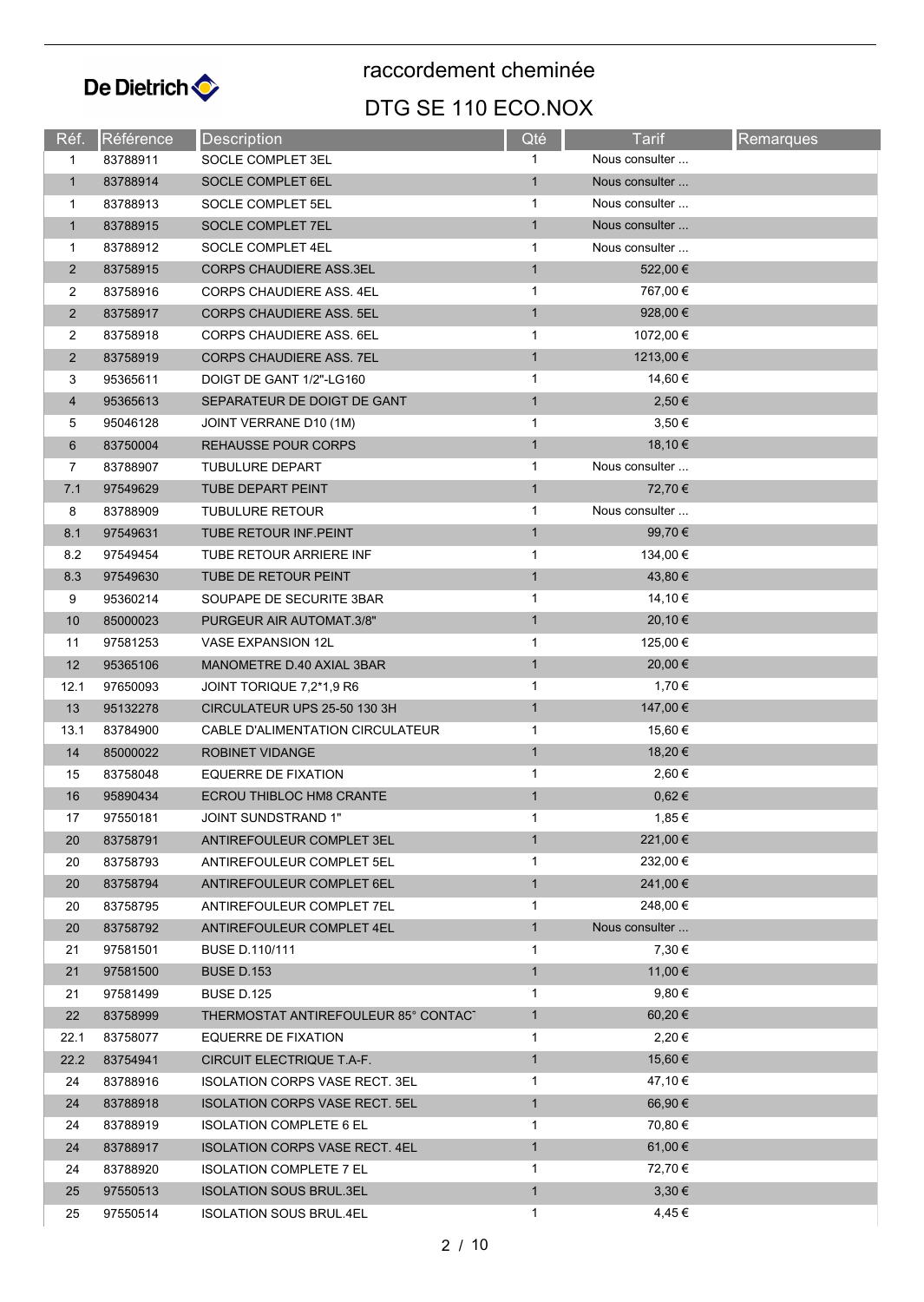

| 25  | 97550515 | <b>ISOLATION SOUS BRUL 5EL</b> | 6,80 €  |  |
|-----|----------|--------------------------------|---------|--|
| 25  | 97550516 | <b>ISOLATION SOUS BRUL 6EL</b> | 8,95€   |  |
| 25  | 97550517 | <b>ISOLATION SOUS BRUL 7EL</b> | 9,15€   |  |
| 26  | 94229203 | <b>ISOLATION ARRIERE 3EL</b>   | 25,40 € |  |
| 26  | 94229204 | <b>ISOLATION ARRIERE 4EL</b>   | 26,60 € |  |
| 26  | 94229205 | <b>ISOLATION ARRIERE 5EL</b>   | 27,80 € |  |
| 26  | 94229206 | <b>ISOLATION ARRIERE 6EL</b>   | 28,40 € |  |
| 26  | 94229207 | <b>ISOLATION ARRIERE 7EL</b>   | 28,80 € |  |
| 200 | 96960227 | BROSSE NYLON 44 X 11 LG.500    | 4,10€   |  |
|     |          |                                |         |  |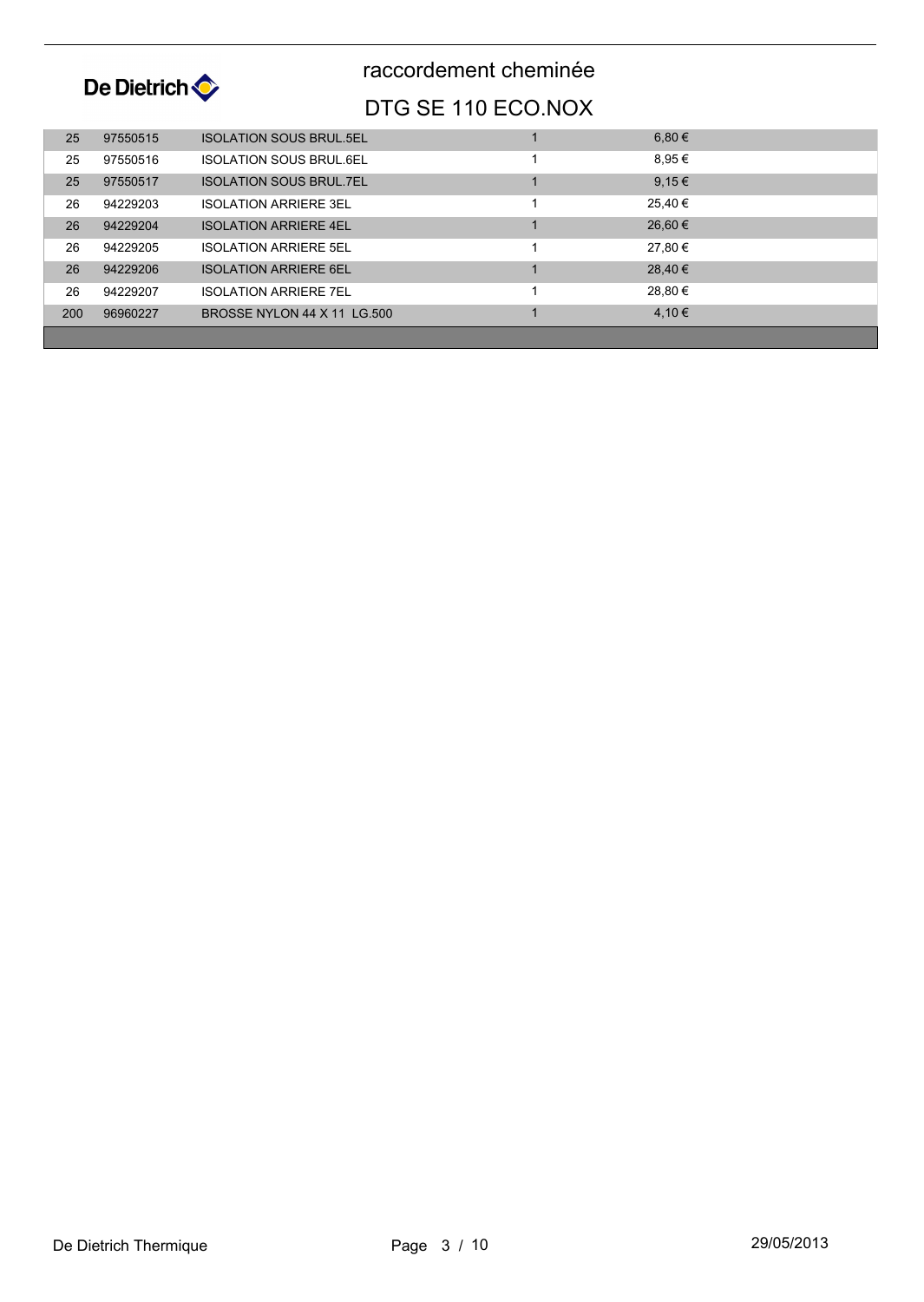

#### Pièces détachées *Vue Principale*

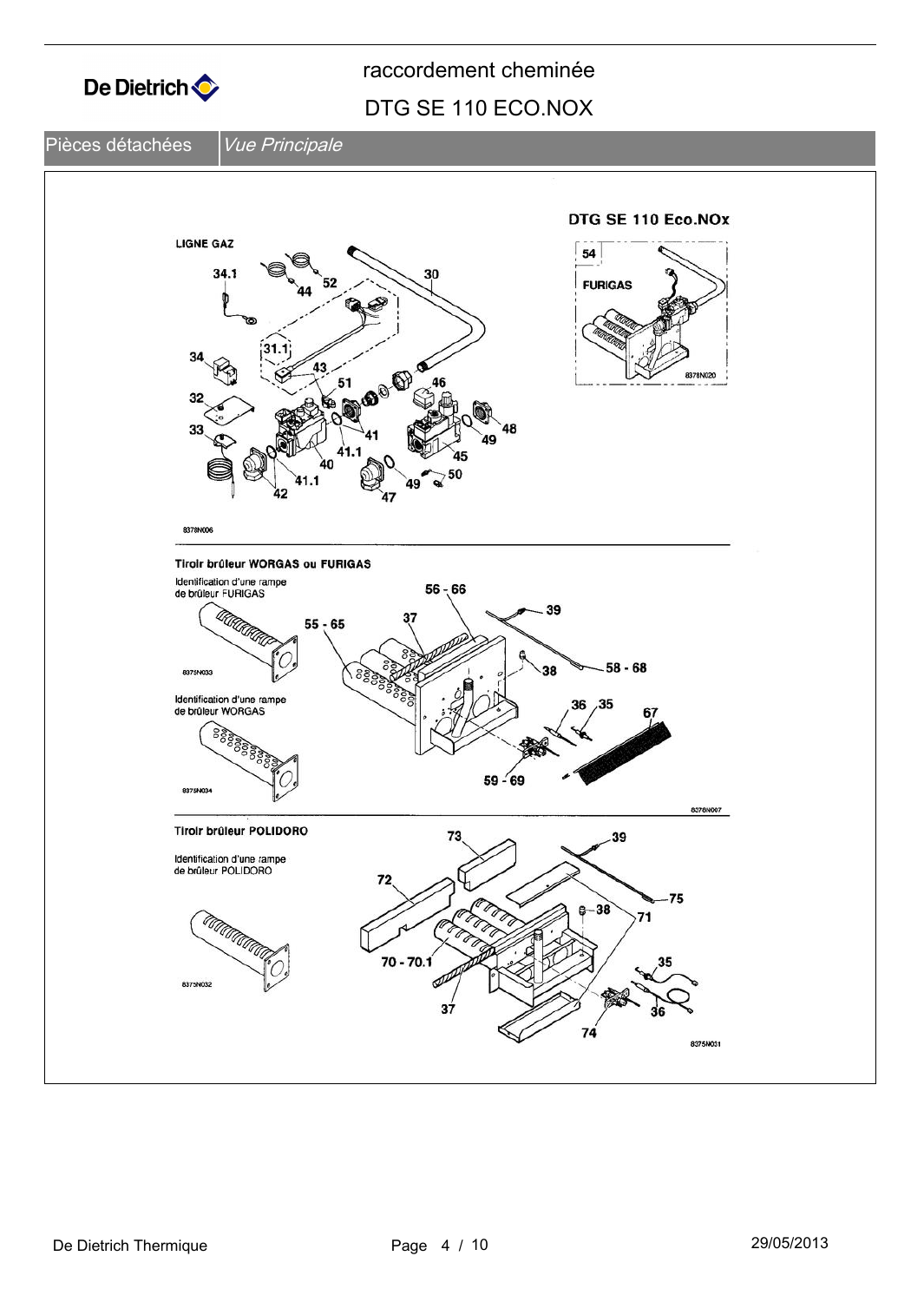

| Réf.        | Référence | Description                              | Qté          | Tarif          | Remarques |
|-------------|-----------|------------------------------------------|--------------|----------------|-----------|
| 0           | 83757791  | KIT DE CONVERS.GN 3EL                    | 1            | 51,00 €        |           |
| $\mathbf 0$ | 83757792  | KIT DE CONVERS.GN 4EL                    | $\mathbf{1}$ | 55,10 €        |           |
| 0           | 83757793  | KIT DE CONVERS.GN 5EL                    | $\mathbf{1}$ | 59,20 €        |           |
| $\mathbf 0$ | 83757794  | KIT DE CONVERS.GN 6EL                    | $\mathbf{1}$ | 63,00 €        |           |
| 0           | 83757795  | KIT DE CONVERS.GN 7EL                    | 1            | 66,80 €        |           |
| $\mathbf 0$ | 83758561  | <b>JEU INJECTEURS G.N. 3EL</b>           | $\mathbf{1}$ | 26,30 €        |           |
| 0           | 83758562  | JEU INJECTEURS G.N. 4EL                  | 1            | 31,70 €        |           |
| $\mathbf 0$ | 83758563  | JEU INJECTEURS G.N. 5EL                  | $\mathbf{1}$ | 36,00 €        |           |
| 0           | 83758564  | JEU INJECTEURS G.N. 6EL                  | $\mathbf{1}$ | 41,10 €        |           |
| $\mathbf 0$ | 83758565  | <b>JEU INJECTEURS G.N. 7EL</b>           | $\mathbf{1}$ | 45,40 €        |           |
| 30          | 97549597  | TUBE ARRIVEE GAZ 3EL                     | $\mathbf{1}$ | Nous consulter |           |
| 30          | 97549611  | TUBE ARRIVEE GAZ 7-8EL                   | $\mathbf{1}$ | 25,30 €        |           |
| 30          | 97549614  | TUBE ARRIVEE GAZ 4-5-6EL                 | $\mathbf{1}$ | 19,80 €        |           |
| 32          | 83758110  | SUPPORT ALLUMEUR ET T.S                  | $\mathbf{1}$ | 2,50 €         |           |
| 32          | 83758115  | SUPPORT ALL +TS OFGE104                  | 1            | 5,45€          |           |
| 32          | 83758174  | SUPPORT ALLUMEUR ET T.S.                 | $\mathbf{1}$ | 4,55 €         |           |
| 33          | 95363366  | THERMOSTAT DE SECURITE 105°              | $\mathbf{1}$ | 24,90 €        |           |
| 34          | 84064820  | ALLUMEUR ANSTOSS CPL.                    | $\mathbf{1}$ | 27,30 €        |           |
| 34.1        | 83754940  | FIL MASSE TRANSFO.ALLUM.                 | 1            | Nous consulter |           |
| 35          | 95332801  | ELECTRODE ALLUMAGE                       | $\mathbf{1}$ | 6,60 €         |           |
| 36          | 95365347  | THERMOCOUPLE LG.600                      | 1            | 7,40 €         |           |
| 37          | 95046115  | <b>JOINT THERMOCORD (1M)</b>             | $\mathbf{1}$ | 11,60 €        |           |
| 38          | 95360220  | PRISE DE PRESSION FURIGAS                | 1            | 3,30€          |           |
| 39          | 97580202  | <b>BICONE D6</b>                         | $\mathbf{1}$ | 2,40€          |           |
| 40          | 83758529  | VANNE GAZ NOVASIT 3EL - 0820-056 + COUDE | $\mathbf{1}$ | 252,00 €       |           |
| 40          | 83758530  | VANNE GAZ NOVASIT 4A6EL - 0820-056 + RAC | $\mathbf{1}$ | 252,00 €       |           |
| 40          | 95365272  | VANNE GAZ NOVASIT 1/2" - 0820-056        | $\mathbf{1}$ | 204,00 €       |           |
| 41          | 97549068  | <b>BRIDE DROITE 1/2"</b>                 | $\mathbf{1}$ | 8,55 €         |           |
| 41          | 97549230  | BRIDE DROITE 3/4"+JT+VIS SIT             | 1            | Nous consulter |           |
| 41.1        | 95365374  | <b>JOINT TORIQUE</b>                     | $\mathbf{1}$ | 1,10€          |           |
| 42          | 97549224  | BRIDE COUDEE 1/2" SIT                    | 1            | 11,90 €        |           |
| 42          | 97549229  | BRIDE COUDEE 3/4"+JT+VIS SIT             | $\mathbf{1}$ | 15,00 €        |           |
| 43          | 83754933  | CIRCUIT BLOC REGUL.SIT                   | 1            | Nous consulter |           |
| 43          | 83754934  | CIRCUIT BLOC REGUL.HONEYW                | $\mathbf{1}$ | 30,80 €        |           |
| 44          | 83754943  | FIL LIAISON TS-THERMOC. (VANNE SIT)      | 1            | 3,10€          |           |
| 44          | 83754942  | FIL LIAISON TS-THERMOC.(VANNE HONEUWE    | $\mathbf{1}$ | Nous consulter |           |
| 45          | 83758751  | VANNE GAZ HONEYW.1/2" CPL HO V4600C103   | 1            | 222,00 €       |           |
| 45          | 95361533  | VANNE GAZ HO V4600C1037B                 | $\mathbf{1}$ | 190,00 €       |           |
|             | 83758531  | VANNE GAZ HONEYWELL 4A6EL V4600C1037E    | $\mathbf{1}$ | 252,00 €       |           |
| 45<br>46    | 95365249  | COUVERCLE BLOC GAZ HO                    | $\mathbf{1}$ | 2,80€          |           |
|             |           |                                          | 1            | 7,60 €         |           |
| 47          | 97580630  | <b>BRIDE DEQUERRE 1/2"</b>               | $\mathbf{1}$ | 10,00 €        |           |
| 47          | 97549227  | <b>BRIDE EQUERRE 3/4"</b>                |              | $9,05 \in$     |           |
| 48          | 97549231  | BRIDE DROITE 1/2" HO                     | $\mathbf{1}$ |                |           |
| 48          | 97549228  | BRIDE DROITE 3/4" HONEYW.                | $\mathbf{1}$ | 10,00 €        |           |
| 49          | 97580632  | JOINT TORIQUE                            | 1            | 2,05 €         |           |
| 50          | 95365252  | DERIVATION THERMOCOUPLE                  | $\mathbf{1}$ | 1,30€          |           |
| 51          | 84064819  | INTERRUPTEUR ALLUM.TRANSF                | 1            | 45,80 €        |           |
| 54          | 83788936  | CIRCUIT GAZ COMPLET 3EL                  | $\mathbf{1}$ | Nous consulter |           |
| 54          | 83758596  | CIRCUIT GAZ COMPLET 5EL                  | $\mathbf{1}$ | Nous consulter |           |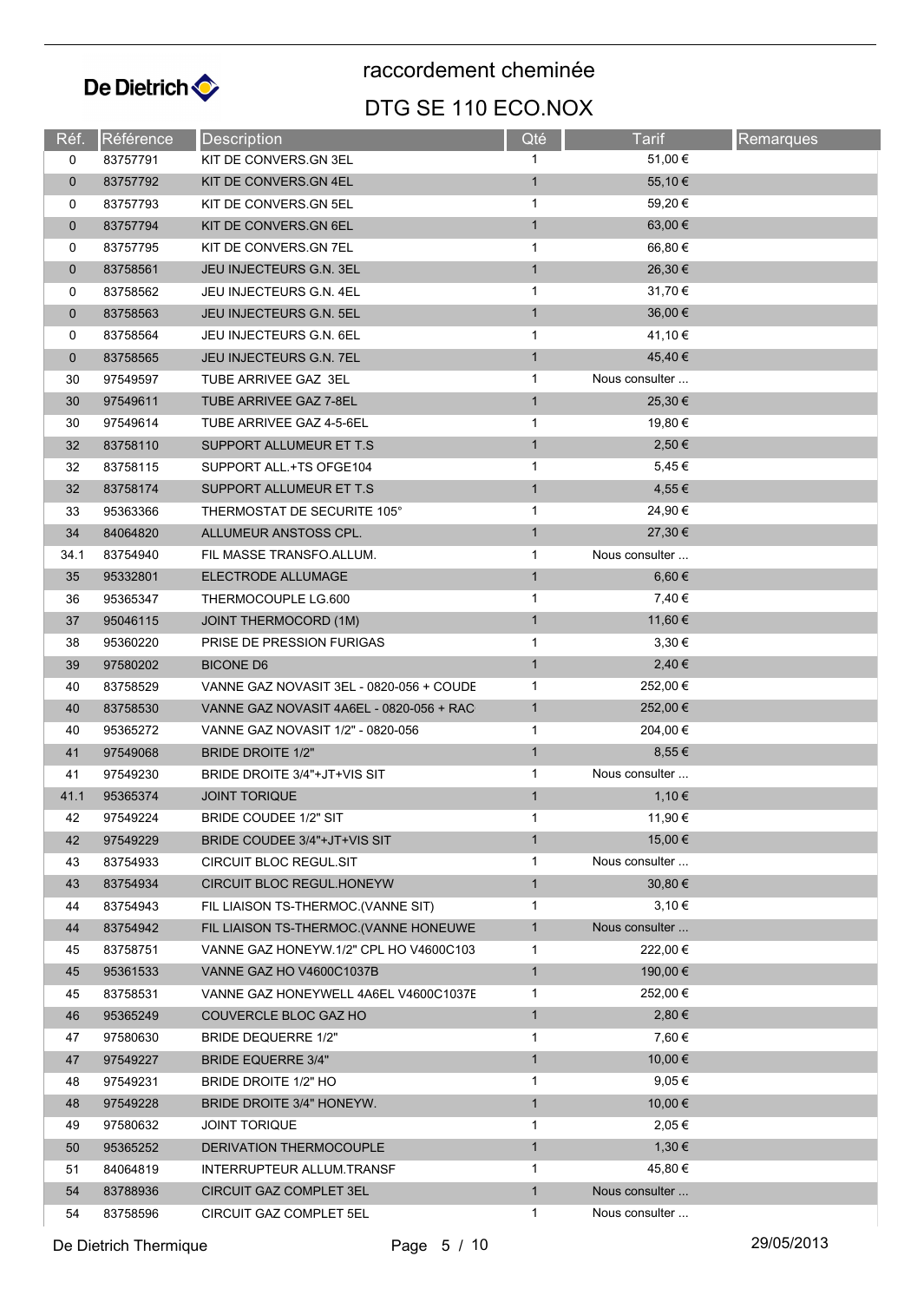

| 54   | 83758597 | <b>CIRCUIT GAZ COMPLET 6EL</b>            | 1            | Nous consulter |  |
|------|----------|-------------------------------------------|--------------|----------------|--|
| 54   | 83788937 | CIRCUIT GAZ COMPLET 4EL                   | 1            | Nous consulter |  |
| 54   | 83758598 | CIRCUIT GAZ COMPLET 7EL                   | $\mathbf{1}$ | Nous consulter |  |
| 55   | 83758612 | TIROIR BRUL.FURIGAS 3EL                   | $\mathbf 1$  | 258,00 €       |  |
| 55   | 83758601 | <b>TIROIR BRUL FURIGAS 4EL</b>            | $\mathbf{1}$ | 310,00 €       |  |
| 55   | 83758604 | TIROIR BRUL FURIGAS 7EL                   | $\mathbf{1}$ | 472,00 €       |  |
| 55   | 83758602 | <b>TIROIR BRUL FURIGAS 5EL</b>            | $\mathbf{1}$ | 354,00 €       |  |
| 55   | 83758603 | TIROIR BRUL.FURIGAS 6EL                   | $\mathbf{1}$ | 414,00 €       |  |
| 56   | 97550323 | <b>ISOLATION TIR.BRUL.3EL - FURIGAS</b>   | $\mathbf{1}$ | 2,80€          |  |
| 56   | 97550327 | <b>ISOLATION TIR.BRUL.7EL - FURIGAS</b>   | 1            | 4,75 €         |  |
| 56   | 97550325 | ISOLATION TIR.BRUL.5EL - FURIGAS          | $\mathbf{1}$ | 3,80€          |  |
| 56   | 97550324 | <b>ISOLATION TIR.BRUL.4EL - FURIGAS</b>   | $\mathbf{1}$ | 3,50€          |  |
| 56   | 97550326 | <b>ISOLATION TIR.BRUL.6EL - FURIGAS</b>   | $\mathbf{1}$ | 4,45 €         |  |
| 58   | 83758534 | TUBE ALIM.VEILL.NOVASIT                   | 1            | Nous consulter |  |
| 58   | 83758533 | TUBE ALIM.VEILL.HONEYWELL                 | $\mathbf{1}$ | 47,30 €        |  |
| 58   | 83758535 | TUBE ALIM VEILL HONEYWELL                 | $\mathbf{1}$ | 37,40 €        |  |
| 58   | 83758532 | TUBE ALIM.VEILL.NOVASIT                   | $\mathbf{1}$ | 56,50 €        |  |
| 59   | 83858958 | <b>VEILLEUSE COMPLETE</b>                 | $\mathbf 1$  | 59,50 €        |  |
| 65   | 83788941 | TIROIR BRULEUR FURIGAS 3E                 | $\mathbf{1}$ | 312,00 €       |  |
| 65   | 83758782 | TIROIR BRUL.FURIGAS 4EL EN REMPL WORG.    | $\mathbf{1}$ | 367,00 €       |  |
| 65   | 83758783 | TIROIR BRUL FURIGAS 5EL EN REMPL. WORC    | $\mathbf{1}$ | 417,00 €       |  |
| 65   | 83758785 | TIROIR BRUL.FURIGAS 7EL EN REMPL. WORC    | $\mathbf{1}$ | 518,00 €       |  |
| 65   | 83758784 | TIROIR BRUL.FURIGAS 6EL EN REMPL. WORC    | $\mathbf{1}$ | 468,00 €       |  |
| 66   | 97550303 | ISOLATION TIROIR BRUL.3EL - WORGAS        | $\mathbf 1$  | 2,40 €         |  |
| 66   | 97550307 | ISOLATION TIROIR BRUL.7EL - WORGAS        | $\mathbf{1}$ | 4,75 €         |  |
| 66   | 97550304 | <b>ISOLATION TIROIR BRUL.4EL - WORGAS</b> | $\mathbf 1$  | 2,50 €         |  |
| 66   | 97550305 | <b>ISOLATION TIROIR BRUL.5EL - WORGAS</b> | $\mathbf{1}$ | 3,30€          |  |
| 66   | 97550306 | ISOLATION TIROIR BRUL.6EL - WORGAS        | $\mathbf{1}$ | 3,70€          |  |
| 67   | 83758513 | GRILL.ANTI-RET.FLAMM.S113                 | $\mathbf{1}$ | 42,90 €        |  |
| 67   | 83758516 | GRILL.ANTI-RET.FLAMM S116                 | $\mathbf{1}$ | 49,60 €        |  |
| 67   | 83758517 | GRILL.ANTI-RET.FLAMM.S117                 | $\mathbf{1}$ | 64,90 €        |  |
| 67   | 83758514 | GRILL.ANTI-RET.FLAMM.S114                 | 1            | Nous consulter |  |
| 67   | 83758515 | GRILL.ANTI-RET.FLAMM S115                 | $\mathbf{1}$ | Nous consulter |  |
| 68   | 83758534 | TUBE ALIM.VEILL.NOVASIT                   | 1            | Nous consulter |  |
| 68   | 83758535 | TUBE ALIM.VEILL.HONEYWELL                 | $\mathbf{1}$ | 37,40 €        |  |
| 68   | 83758532 | TUBE ALIM VEILL NOVASIT                   | $\mathbf{1}$ | 56,50 €        |  |
| 68   | 83758533 | TUBE ALIM. VEILL. HONEYWELL               | $\mathbf{1}$ | 47,30 €        |  |
| 69   | 83758519 | <b>VEILLEUSE COMPLETE</b>                 | $\mathbf 1$  | 101,00 €       |  |
| 70   | 83788938 | ENS.TIROIR BRUL.POL.3EL                   | $\mathbf{1}$ | 299,00 €       |  |
| 70   | 83758668 | ENS.TIROIR BRUL.POL.4EL EN REMPL. WORG    | $\mathbf 1$  | 365,00 €       |  |
| 70   | 83758669 | ENS. TIROIR BRUL. POL. 5EL EN REMPL. WORG | $\mathbf{1}$ | 420,00 €       |  |
| 70   | 83758670 | ENS.TIROIR BRUL.POL.6EL EN REMPL. WORG    | $\mathbf{1}$ | 463,00 €       |  |
| 70   | 83758671 | ENS.TIROIR BRUL.POL.7EL EN REMPL. WORG    | $\mathbf{1}$ | 511,00 €       |  |
| 70.1 | 83788940 | TIROIR BRUL.POLIDOR0 3EL                  | $\mathbf{1}$ | 224,00 €       |  |
| 70.1 | 83758538 | TIROIR BRUL.POLIDORO 5EL - 4 RAMPES       | $\mathbf{1}$ | $384,00 \in$   |  |
| 70.1 | 83758539 | TIROIR BRUL.POLIDORO 6EL - 5 RAMPES       | $\mathbf{1}$ | 388,00 €       |  |
| 70.1 | 83758540 | TIROIR BRUL.POLIDORO 7EL - 6 RAMPES       | $\mathbf{1}$ | 475,00 €       |  |
| 70.1 | 83758537 | TIROIR BRUL.POLIDORO 4EL - 3 RAMPES       | $\mathbf{1}$ | 376,00 €       |  |
| 71   | 83758542 | ENS.PLAQUES +FIXATION 3EL                 | $\mathbf{1}$ | Nous consulter |  |
|      |          |                                           |              | 23,40 €        |  |
| 71   | 83758543 | ENS.PLAQUES +FIXATION 4EL                 | $\mathbf 1$  |                |  |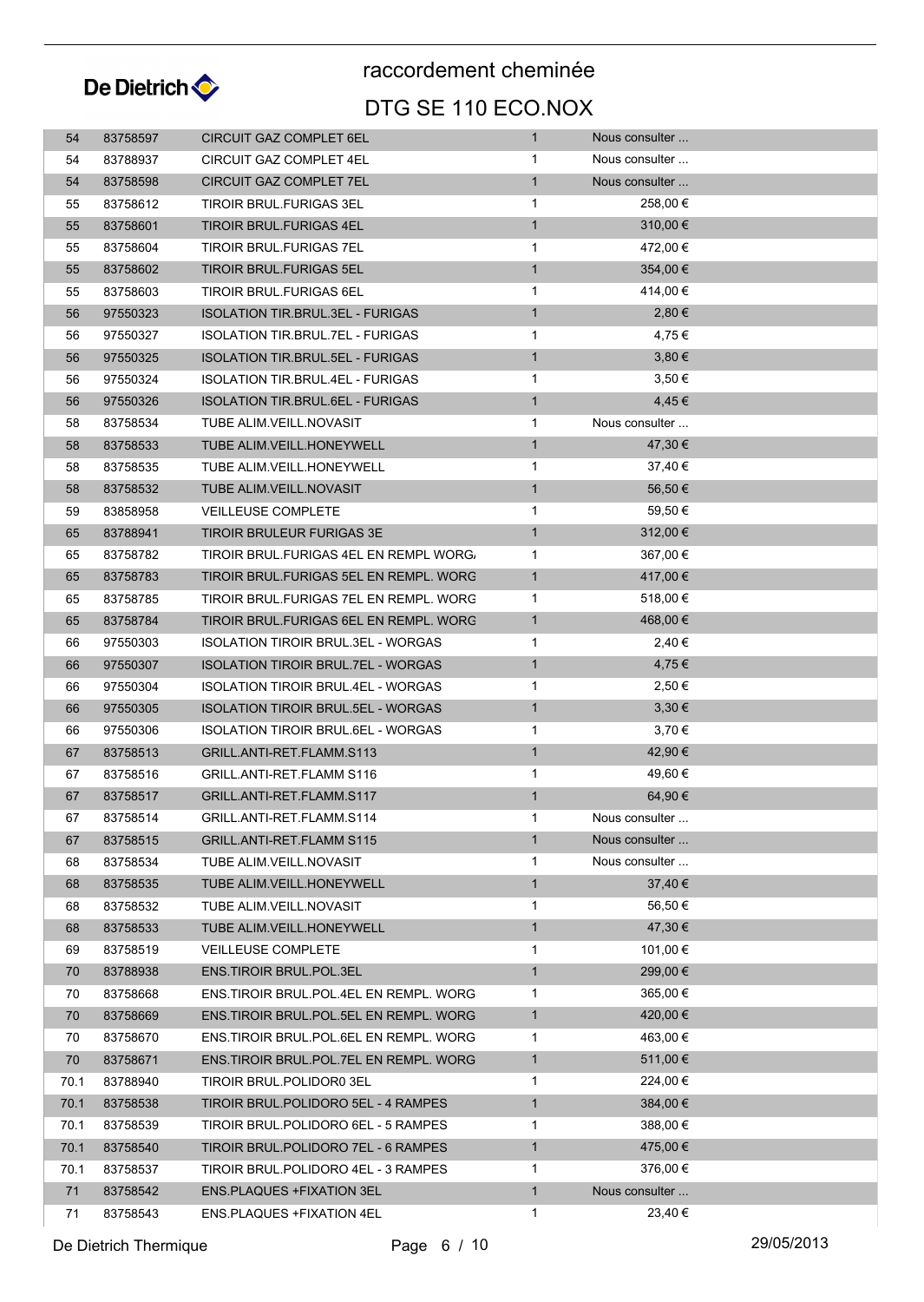

| 71 | 83758544 | <b>ENS PLAQUES + FIXATION 5EL</b>    | 26,30 €     |  |
|----|----------|--------------------------------------|-------------|--|
| 71 | 83758546 | <b>ENS PLAQUES + FIXATION 7EL</b>    | 28.70 €     |  |
| 71 | 83758545 | <b>ENS PLAQUES + FIXATION 6EL</b>    | 27.80 €     |  |
| 72 | 97550289 | ISOLAT GA-DR TIR BRUL 3EL - POLIDORO | 2.40€       |  |
| 72 | 97550285 | ISOLAT GA TIR BRUL 6-7EL - POLIDORO  | $3.40 \in$  |  |
| 72 | 97550283 | ISOLAT GA TIR BRUL 4EL - POLIDORO    | 2,50 €      |  |
| 72 | 97550284 | ISOLAT GA TIR BRUL 5EL - POLIDORO    | 2.80€       |  |
| 73 | 97550287 | ISOLAT DR TIR BRUL 4A6EL - POLIDORO  | 2.40€       |  |
| 73 | 97550288 | ISOLAT.DR.TIR.BRUL.7-8EL - POLIDORO  | 2.50€       |  |
| 74 | 83858958 | <b>VEILLEUSE COMPLETE</b>            | 59.50 €     |  |
| 75 | 83758549 | TUBE ALIMENT VEILL.3EL               | $34.60 \in$ |  |
| 75 | 83758550 | TUBE ALIMENT VEILL 4A8EL             | 35,00 €     |  |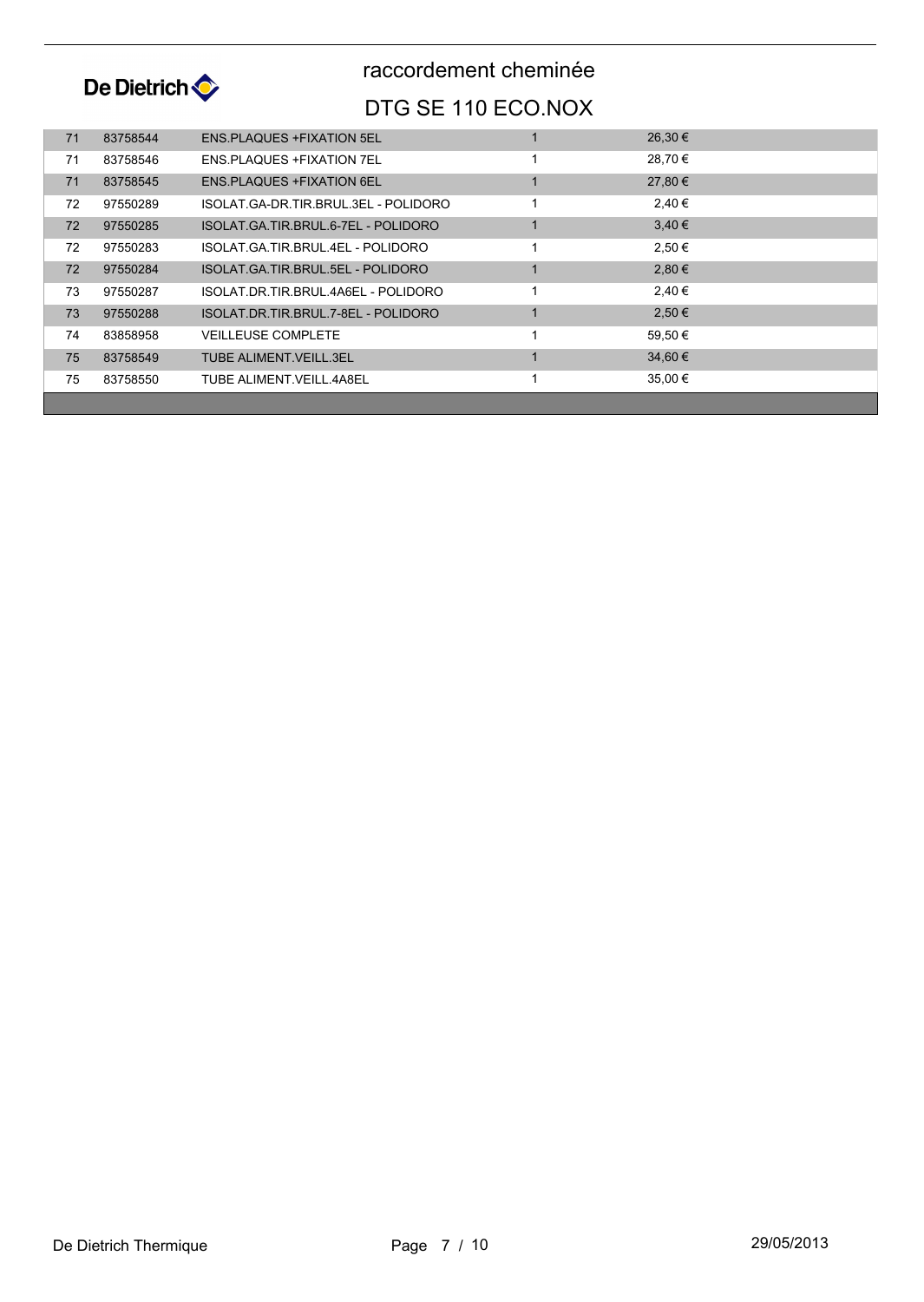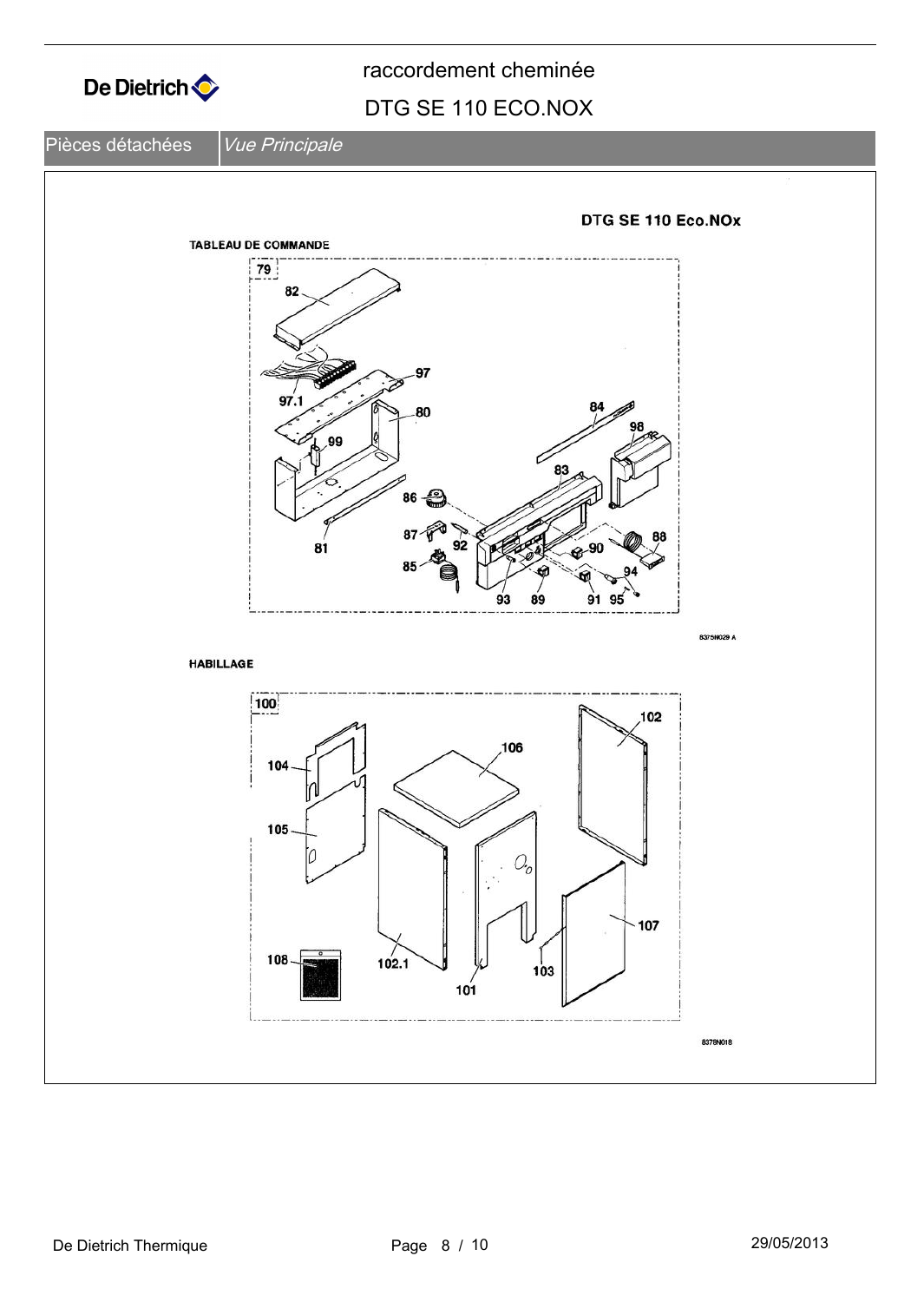

raccordement cheminée

#### DTG SE 110 ECO.NOX

| Réf.  | Référence | <b>Description</b>               | Qté          | Tarif          | Remarques |
|-------|-----------|----------------------------------|--------------|----------------|-----------|
| 79    | 83758707  | <b>DISPOSITIF DE COMMANDE</b>    | $\mathbf{1}$ | Nous consulter |           |
| 80    | 83758035  | SUPPORT TABLEAU COMMANDE         | 1            | 27,00 €        |           |
| 81    | 94830107  | <b>CHARNIERE A PIANO</b>         | $\mathbf{1}$ | 7,40 €         |           |
| 82    | 83758037  | CAPOT DE PROTECTION              | $\mathbf{1}$ | 11,00 €        |           |
| 83    | 97525204  | TABLEAU DE COMMANDE              | $\mathbf{1}$ | Nous consulter |           |
| 84    | 95006409  | <b>VITRE</b>                     | $\mathbf{1}$ | Nous consulter |           |
| 85    | 85000015  | <b>THERMOSTAT DE REGLAGE</b>     | $\mathbf{1}$ | 58,40 €        |           |
| 86    | 84478937  | <b>BOUTON DE REGLAGE + ERGOT</b> | 1            | 17,00 €        |           |
| 87    | 84068067  | SUPPORT DE THERMOSTAT            | $\mathbf{1}$ | 3,50 €         |           |
| 88    | 85000014  | THERMOMETRE PLAT                 | $\mathbf{1}$ | 34,10€         |           |
| 89    | 85000033  | <b>INTERRUPTEUR BIPOLAIRE</b>    | $\mathbf{1}$ | 5,95 €         |           |
| 90    | 85000034  | INTERRUPTEUR TEST STB            | 1            | 7,10 €         |           |
| 91    | 85000035  | <b>INTERRUPTEUR BIPOLAIRE</b>    | $\mathbf{1}$ | 6,40 €         |           |
| 92    | 95216213  | LENTILLE ROUGE SERIE 57          | 1            | 1,85 €         |           |
| 93    | 95216258  | VOYANT 220V SERIE 21             | $\mathbf{1}$ | 3,80 €         |           |
| 94    | 96550023  | PORTE-FUSIBLE (2.8X0.5)          | 1            | 3,90 €         |           |
| 94    | 96550069  | PORTE-FUSIBLE (4.8 X 0.5)        | $\mathbf{1}$ | 8,15€          |           |
| 95    | 95340248  | <b>FUSIBLE 3.15A RETARDE</b>     | 1            | 1,10 €         |           |
| 97    | 83758036  | DESSUS TABLEAU COMMANDE          | $\mathbf{1}$ | 12,00 €        |           |
| 97.1  | 83754931  | CIRCUIT ELECTRIQUE TC            | 1            | 444,00 €       |           |
| 98    | 97525205  | MODULE COMPLEMENTAIRE            | $\mathbf{1}$ | Nous consulter |           |
| 99    | 83754800  | FILTRE ANTIPARASITE              | 1            | 36,80 €        |           |
| 100   | 83788837  | <b>HABILLAGE COMPLET 3EL</b>     | $\mathbf{1}$ | Nous consulter |           |
| 100   | 83788839  | HABILLAGE COMPLET 5EL            | 1            | Nous consulter |           |
| 100   | 83788840  | HABILLAGE COMPLET 6EL            | $\mathbf{1}$ | Nous consulter |           |
| 100   | 83788838  | HABILLAGE COMPLET 4EL            | $\mathbf{1}$ | Nous consulter |           |
| 100   | 83788841  | HABILLAGE COMPLET 7EL            | $\mathbf{1}$ | Nous consulter |           |
| 101   | 83788842  | PLAQUE FRONTALE CPL 3EL          | $\mathbf{1}$ | Nous consulter |           |
| 101   | 83788846  | PLAQUE FRONTALE CPL 7EL          | $\mathbf{1}$ | Nous consulter |           |
| 101   | 83788843  | PLAQUE FRONTALE CPL 4EL          | 1            | Nous consulter |           |
| 101   | 83788844  | PLAQUE FRONTALE CPL 5EL          | $\mathbf{1}$ | Nous consulter |           |
| 101   | 83788845  | PLAQUE FRONTALE CPL 6EL          | 1            | Nous consulter |           |
| 102   | 83758852  | PANNEAU LATERAL CPL              | $\mathbf{1}$ | Nous consulter |           |
| 102.1 | 83788847  | PANNEAU LATERAL GA.CPL           | 1            | Nous consulter |           |
| 103   | 94855086  | CHAINETTE L.160                  | $\mathbf{1}$ | 2,80€          |           |
| 104   | 83788015  | PANNEAU ARR.SUP.3EL APRES 01/93  | $\mathbf{1}$ | Nous consulter |           |
| 104   | 83788016  | PANNEAU ARR.SUP.4EL APRES 01/93  | $\mathbf{1}$ | Nous consulter |           |
| 104   | 83788019  | PANNEAU ARR.SUP.7EL APRES 01/93  | 1            | Nous consulter |           |
| 104   | 83788017  | PANNEAU ARR.SUP.5EL APRES 01/93  | $\mathbf{1}$ | Nous consulter |           |
| 104   | 83788018  | PANNEAU ARR.SUP.6EL APRES 01/93  | $\mathbf{1}$ | Nous consulter |           |
| 105   | 83788815  | PANNEAU ARR INF. +FIX.3EL        | $\mathbf{1}$ | Nous consulter |           |
| 105   | 83788819  | PANNEAU ARR INF +FIX.7EL         | 1            | Nous consulter |           |
| 105   | 83788816  | PANNEAU ARR INF +FIX 4EL         | $\mathbf{1}$ | Nous consulter |           |
| 105   | 83788817  | PANNEAU ARR.INF.+FIX.5EL         | 1            | Nous consulter |           |
| 105   | 83788818  | PANNEAU ARR.INF.+FIX.6EL         | $\mathbf{1}$ | Nous consulter |           |
| 106   | 83750521  | CHAPITEAU BLANC 507*452          | $\mathbf{1}$ | Nous consulter |           |
| 106   | 83750522  | CHAPITEAU BLANC 507*596          | $\mathbf{1}$ | Nous consulter |           |
| 106   | 83750523  | CHAPITEAU BLANC 507*740          | 1            | Nous consulter |           |
| 107   | 83758853  | PANNEAU AVANT CPL 3-4EL          | 1            | Nous consulter |           |